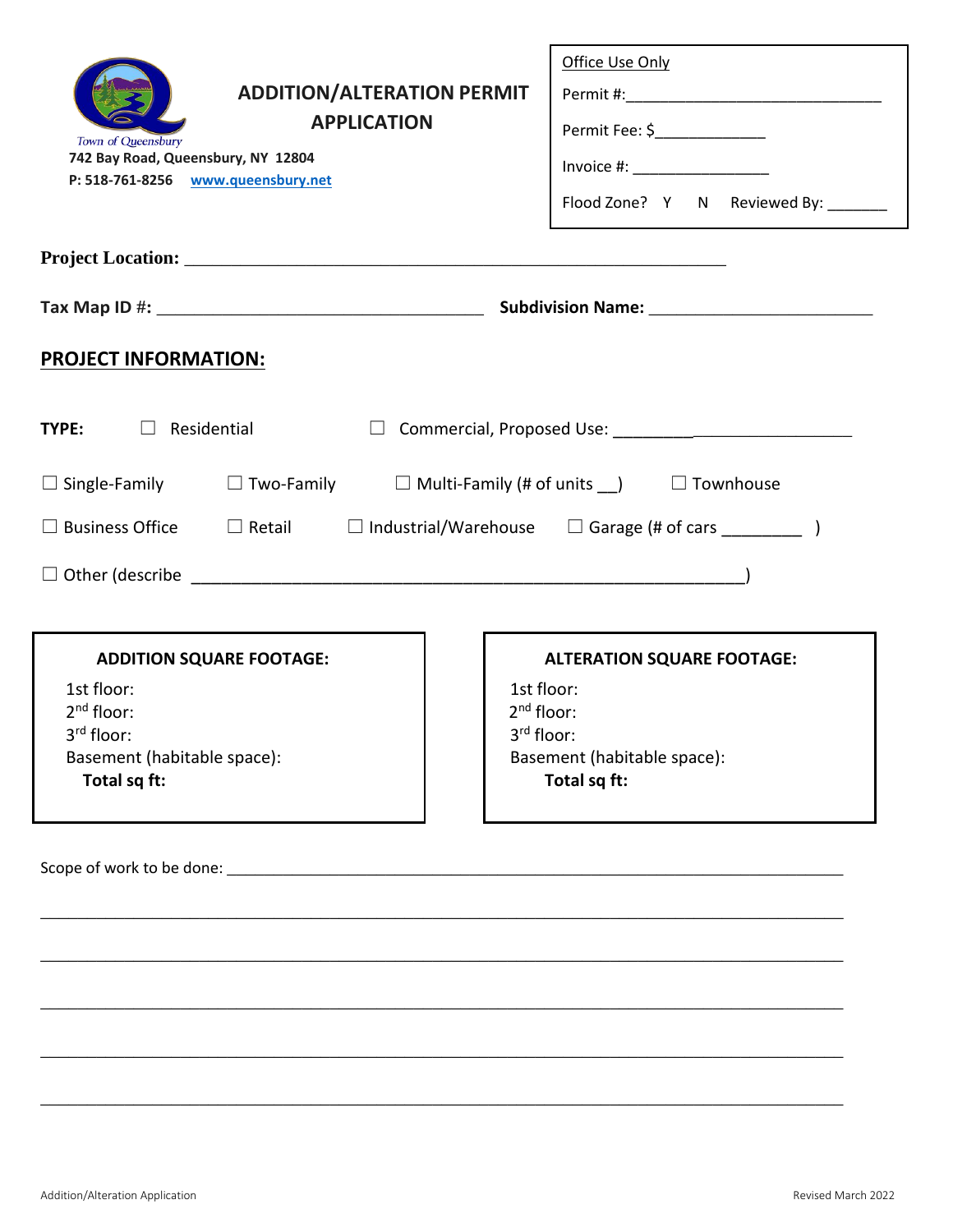#### **ADDITIONAL PROJECT INFORMATION:**

|           | 1. Estimated Cost of Construction: \$                                                                          |  |
|-----------|----------------------------------------------------------------------------------------------------------------|--|
|           | 2. Source of Heat (circle one): $\square$ Gas $\square$ Oil $\square$ Propane $\square$ Solar $\square$ Other: |  |
|           | Fireplaces/inserts need a separate Fuel Burning Appliances & Chimney Application                               |  |
|           | 3. Are there any structures not shown on the plot plan? $\square$ YES $\square$ NO Explain:                    |  |
|           | 4. Are there any easements on the property? $\Box$ YES<br>NO.                                                  |  |
|           | <b>SITE INFORMATION:</b>                                                                                       |  |
|           | • Is this a corner lot?<br>$\Box$ YES<br>NO.                                                                   |  |
|           | Will the grade be changed as a result of the construction? $\Box$ YES<br>$\Box$ NO                             |  |
|           | What is the water source? $\square$ PUBLIC $\square$ PRIVATE WELL                                              |  |
| $\bullet$ | What type of wastewater system is on the parcel? $\square$ SEWER<br>$\Box$ PRIVATE SEPTIC                      |  |

#### DECLARATION:

- 1. I acknowledge that no construction shall be commenced **prior to the issuance** of a valid permit and will be completed within a 12 month period. Any **changes to the approved plans prior to/during construction** will require the submittal of amended plans, additional reviews and re-approval.
- 2. If, for any reason, the building permit application is **withdrawn**, 30% of the fee is retained by the Town of Queensbury. After 1 year from the initial application date, 100% of the fee is retained.
- 3. Ifthe work is not completed by the 1 year expiration date the permit **may be renewed**, subject to fees and department approval.
- 4. I certify that the application, plans and supporting materials are a true and a complete statement and/or description of the work proposed, that all work will be performed in accordance with the NYS Building Codes, local building laws and ordinances, and in conformance with local zoning regulations.
- 5. I acknowledge that **prior to occupying** the facilities proposed I, or my agents, will obtain a certificate of occupancy.
- 6. I also understand that I/we are **required toprovide** an as-builtsurvey by a licensed land surveyor of all newly constructed facilities prior to issuance of acertificate of occupancy.

#### I have read and agree to the above:

PRINT NAME:

SIGNATURE: \_\_\_\_\_\_\_\_\_\_\_\_\_\_\_\_\_\_\_\_\_\_\_\_\_\_\_\_\_\_\_\_\_\_\_\_\_\_\_\_\_\_\_\_\_\_\_\_\_\_\_\_\_ DATE: \_\_\_\_\_\_\_\_\_\_\_\_\_\_\_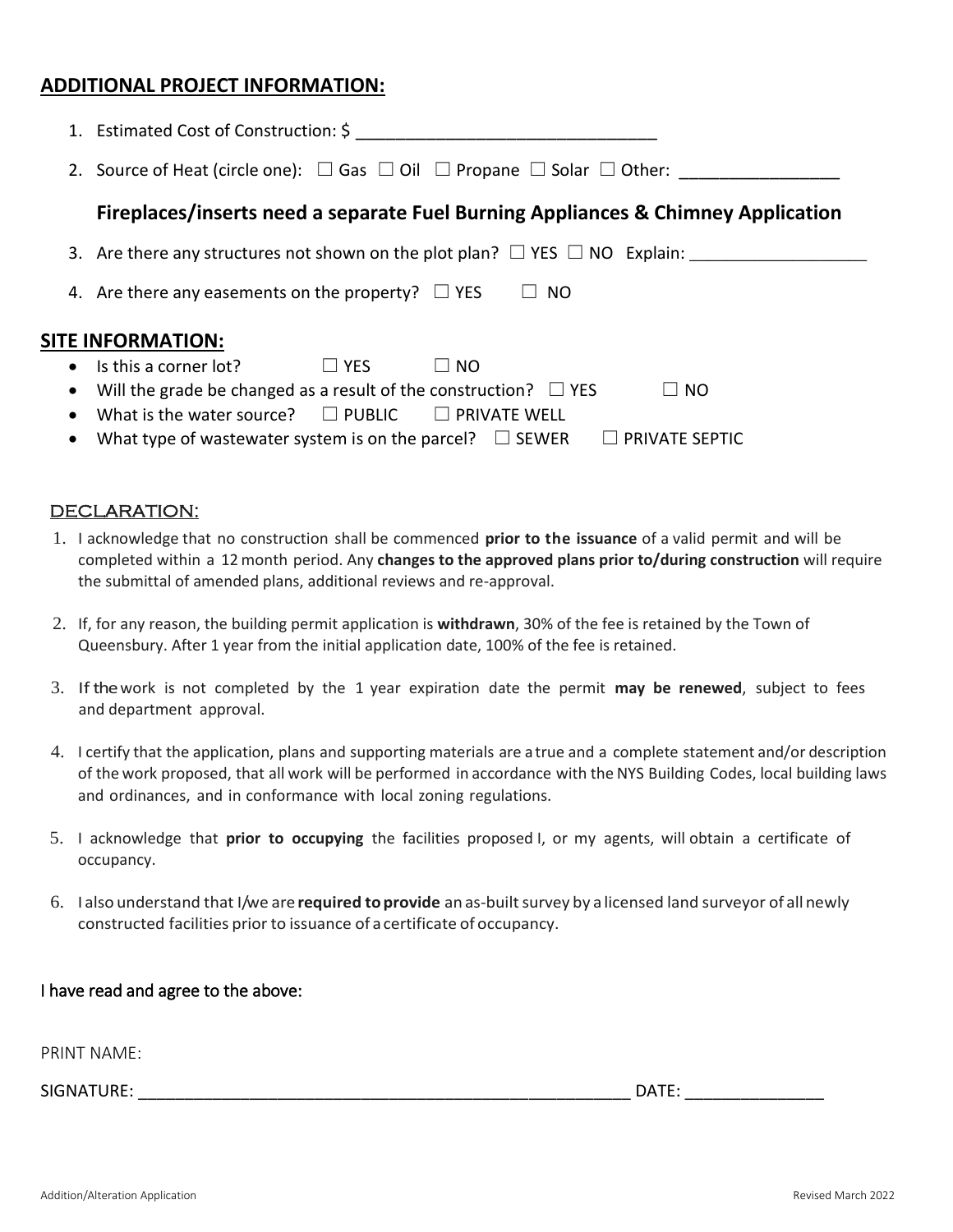## **CONTACT INFORMATION: PLEASE PRINT LEGIBLY OR TYPE, PLEASE INCLUDE AN EMAIL**

### • Applicant:

| Name(s):                |            |  |
|-------------------------|------------|--|
| Mailing Address, C/S/Z: |            |  |
| Cell Phone:             | Land Line: |  |
| Email:                  |            |  |
|                         |            |  |

#### **Primary Owner(s):**  $\bullet$

| Name(s):                |            |
|-------------------------|------------|
| Mailing Address, C/S/Z: |            |
| Cell Phone:             | Land Line: |
| Email:                  |            |

# □ Check if all work will be performed by property owner only

#### **Contractor(s):** (List all additional contractors on the back of this form)

| Contact Name(s):         |            |  |
|--------------------------|------------|--|
| <b>Contractor Trade:</b> |            |  |
| Mailing Address, C/S/Z:  |            |  |
| Cell Phone:              | Land Line: |  |
| Email:                   |            |  |

## \*\*Workers' Comp documentation must be submitted with this application \*\*

#### Architect(s)/Engineer(s):  $\bullet$

| <b>Business Name:</b>   |              |  |
|-------------------------|--------------|--|
| Contact Name(s):        |              |  |
| Mailing Address, C/S/Z: |              |  |
| Cell Phone: (           | Land Line: ( |  |
| Email:                  |              |  |

|               | Contact Person for Compliance in regards to this project: |  |
|---------------|-----------------------------------------------------------|--|
| Cell Phone: ( | Land Line:                                                |  |
| Email:        |                                                           |  |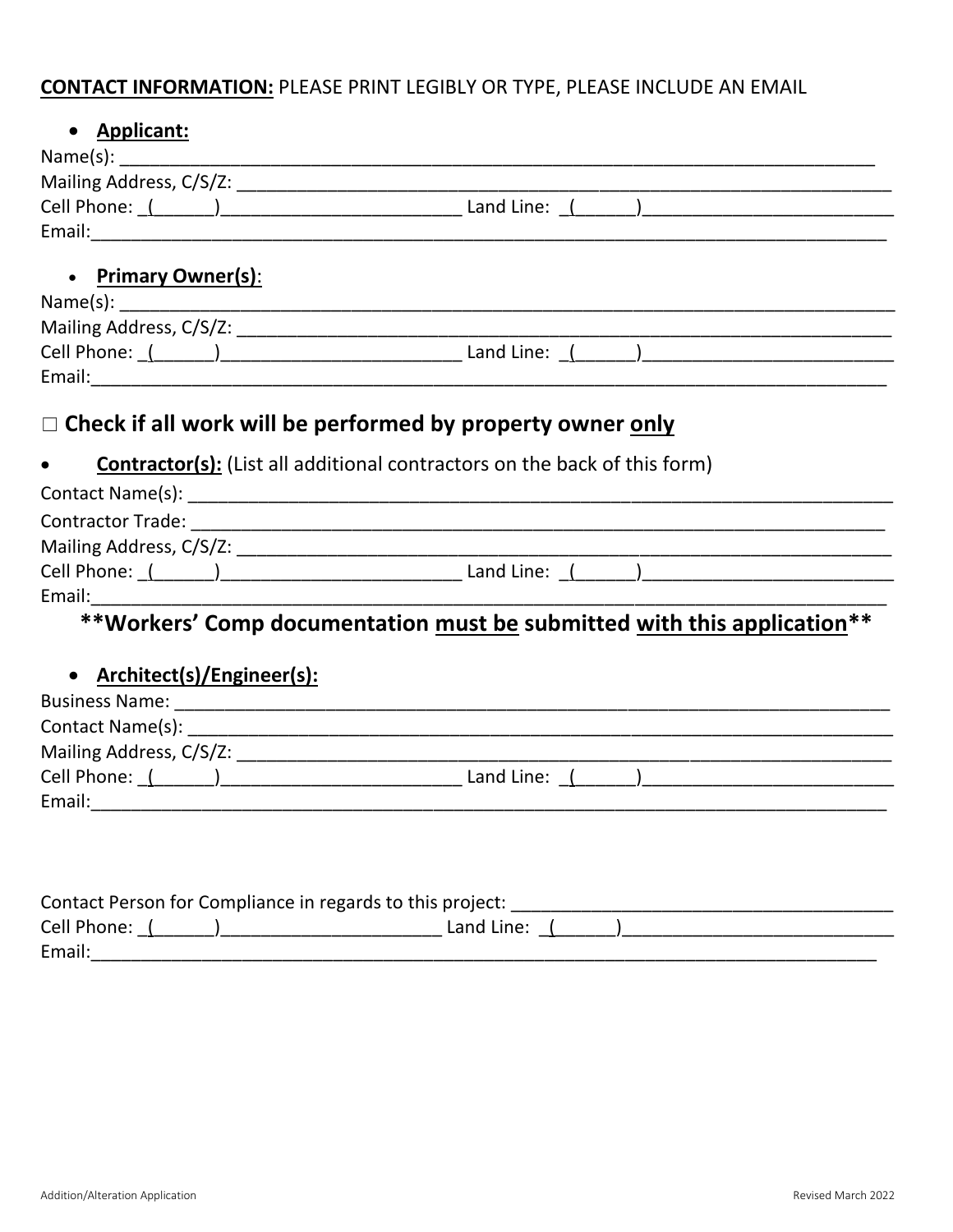### **Contractor(s): Workers' Comp documentation must be submitted with this application**

| Contractor Name(s):      |            |
|--------------------------|------------|
| <b>Contractor Trade:</b> |            |
| Mailing Address, C/S/Z:  |            |
| Cell Phone:              | Land Line: |
| Email:                   |            |

**Contractor(s): Workers' Comp documentation must be submitted with this application**

| Contractor Name(s):      |            |
|--------------------------|------------|
| <b>Contractor Trade:</b> |            |
| Mailing Address, C/S/Z:  |            |
| Cell Phone:              | Land Line: |
| Email:                   |            |

**Contractor(s): Workers' Comp documentation must be submitted with this application**

| Contractor Name(s):      |            |
|--------------------------|------------|
| <b>Contractor Trade:</b> |            |
| Mailing Address, C/S/Z:  |            |
| Cell Phone:              | Land Line: |
| Email:                   |            |

**Contractor(s): Workers' Comp documentation must be submitted with this application**

Contractor Name(s): Contractor Trade: Mailing Address, C/S/Z: Cell Phone: Land Line:

**Contractor(s): Workers' Comp documentation must be submitted with this application**

Contractor Name(s): Contractor Trade: Mailing Address, C/S/Z: Cell Phone: Land Line: Email: